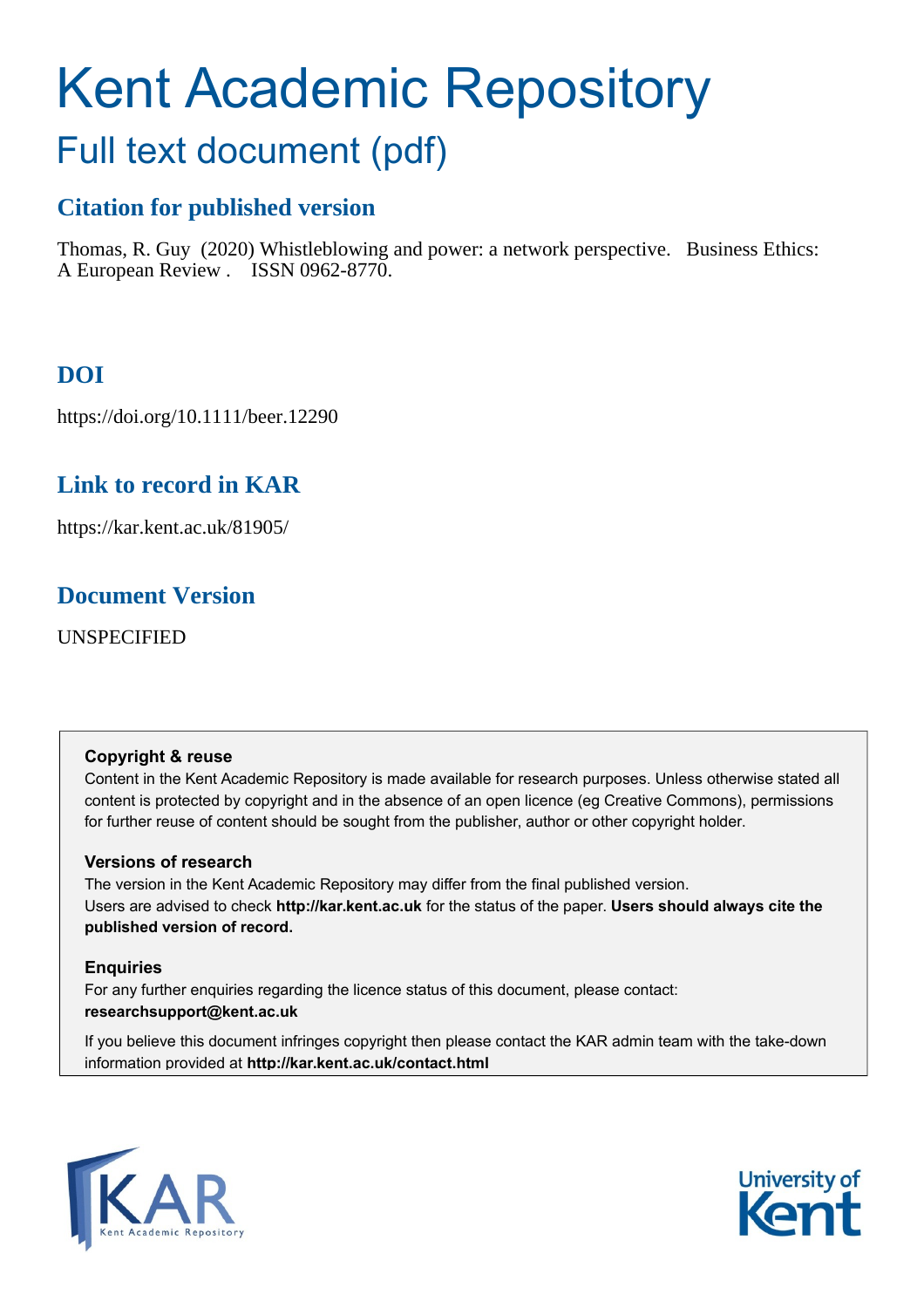#### **ORIGINAL ARTICLE**



Business Ethics

**WILEY** 

# **Whistleblowing and power: A network perspective**

# **R. Guy Thomas**

University of Kent, Canterbury, United Kingdom

#### **Correspondence**

R. Guy Thomas, University of Kent, Sibson Building, Canterbury CT2 7FS, United Kingdom. Email: [r.g.thomas@kent.ac.uk](mailto:r.g.thomas@kent.ac.uk)

#### **Abstract**

This article presents a network perspective on whistleblowing. It considers how whistleblowing affects, and is affected by, the preexisting distribution of power inside and outside an organization, where power is conceptualized as deriving from the network positions of the key actors. The article also highlights four characteristic features of whistleblowing: third-party detriment, local subversion, appeal to central or external power, and reasonable expectation of concern. The feature of local subversion succinctly explains why whistleblowing is difficult. The feature of appeal to central or external power highlights that contrary to the perception of a democratizing phenomenon, whistleblowing tends to redistribute discretion away from local power toward more central power. This suggests a need for caution about institutional measures to promote whistleblowing in contexts where governance is already highly centralized.

## **1** | **INTRODUCTION**

Much extant commentary on whistleblowing follows any of four main approaches (which are not mutually exclusive): experiential surveys, psychological studies, legal studies, and ethical studies. The first approach reports on the individualized experience of whistleblowing; it focuses on how individuals decide to raise an issue, how organizations respond, how individuals suffer retaliation, and so forth (e.g., Dewing & Russell, 2014; Glazer & Glazer, 1989; Miceli & Near, 1992; Park, Blenkinsopp, Oktem, & Omurgonulsen, 2008; Park, Bjørkelo, & Blekinsopp, 2018). The second approach identifies psychological and situational variables which make individuals more or less likely to become whistleblowers (e.g., Anvari, Wenzel, Woodyatt, & Alexander Haslam, 2019; Bjørkelo, Einarsen, & Mathiesen, 2010; Hess, Treviño, Chen, & Cross, 2019; Mesmer-Magnus & Chockalingam, 2005; Park & Lewis 2019; Sims & Keenan, 1998). The third approach studies the forms of and justifications for laws intended to encourage whistleblowers and protect them from retaliation (e.g., Ashton, 2015; Callahan, Dworkin, & Lewis, 2004; Lewis, Bowers, Fodder, & Mitchell, 2017; Lewis, 2018; Savage, 2016; Vaughn, 2012). The

fourth approach considers ethical arguments for and against whistleblowing, evaluating competing moral imperatives such as altruism, honesty, loyalty, confidentiality, and deference (e.g., Boot, 2019; Ceva & Bocchiola, 2020; Grant, 2002; Hoffman & Schwartz 2015; Kumar & Santoro, 2017; Larmer, 1992; O'Sullivan & Ngau, 2014; Vandekerckhove & Commers, 2004). The present article offers a fifth approach: it seeks to clarify the power relations which whistleblowing involves, while largely abstracting from individual experiences, psychological characteristics, legal constraints, and ethical principles.

Specifically, this article presents a network perspective on whistleblowing and power. In the human relations context of this article, power means the ability to effect change through the agency of others; that is, the ability to influence others and to get things done.<sup>1</sup> Power is conceived as deriving from the positions of persons (whom I shall refer to as "actors") within a network. That is, the power of each of the relevant actors—whistleblower, victim, wrongdoer, and a person to whom the whistle is blown—depends on the configuration of the networks between and around them. The study of networks usually focuses on unstructured networks, where power is wholly

This is an open access article under the terms of the [Creative Commons Attribution](http://creativecommons.org/licenses/by/4.0/) License, which permits use, distribution and reproduction in any medium, provided the original work is properly cited.

© 2020 The Authors. Business Ethics: A European Review Published by John Wiley & Sons Ltd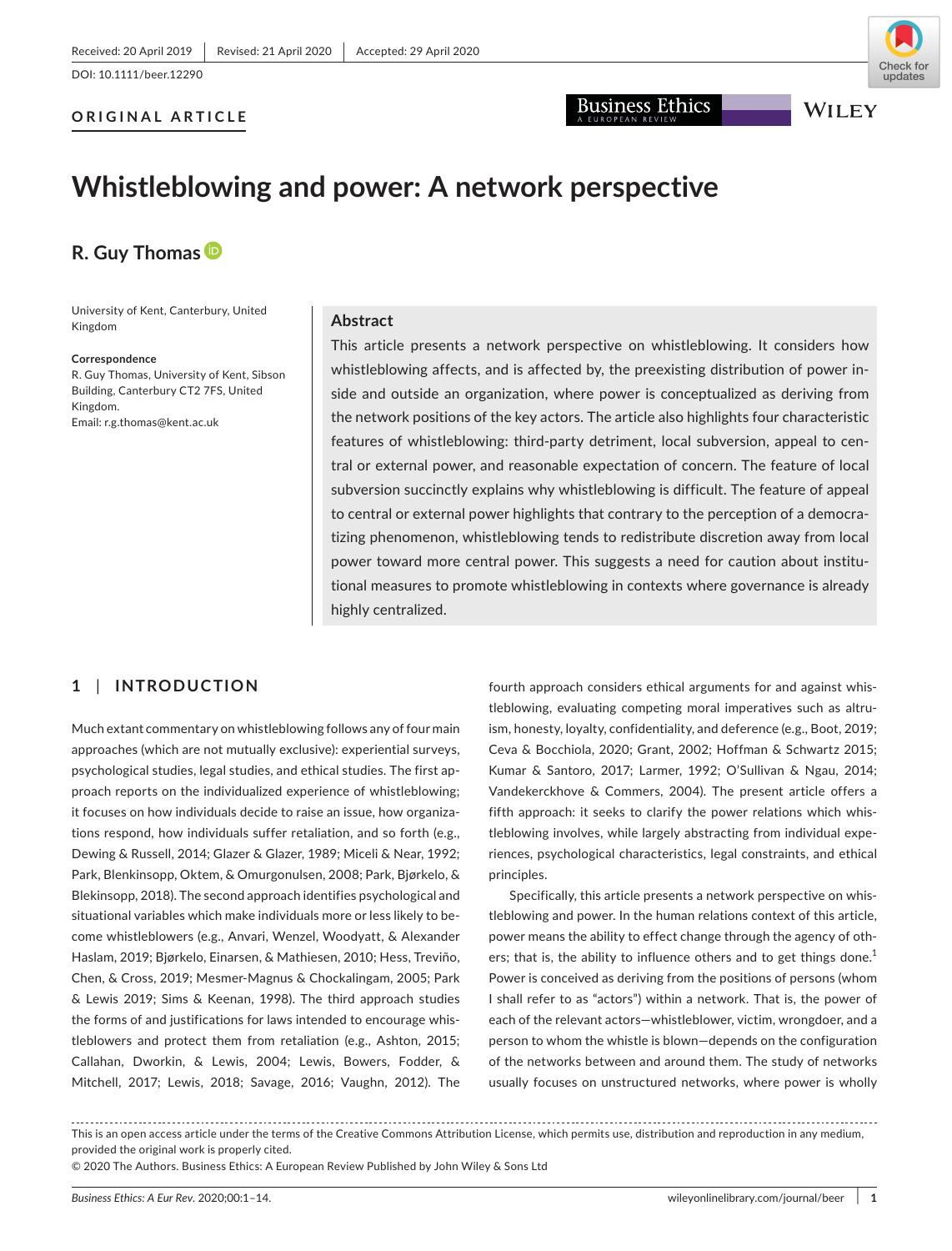**2 AVITEY** Business Ethics **CONSERVERS** Ethics **CONSERVERS** Ethics **Property** Executive CONSERVERSITY EXAMPLE THOMAS

emergent; on the contrary, whistleblowing normally occurs in hierarchical networks, where power is partly designed and partly emergent. Nevertheless, concepts such as range, degree, and centrality, which are typically used to describe unstructured networks, can also be adapted to describe certain properties of hierarchies.

This article differs from the four long-established approaches outlined above in that it focuses on power relations. There is a more recent whistleblowing literature which also focuses on power relations, albeit with different analytical constructs to the network concepts in this article. One strand interprets whistleblowing as a manifestation of Foucault's interpretation of the ancient Greek concept of parrhesia or "fearless speech," whereby the whistleblower is viewed as a political actor whose sense of self depends on speaking the truth to more powerful persons (e.g., Mansbach, 2011; Vandekerckhove & Langenberg, 2012; Weiskopf & Tobias-Miersch, 2016). Conventional attitudes to whistleblowers are often ambivalent, insofar as they viewed as both heroes and traitors (e.g., Davis, 1989; Grant, 2002; Hersh, 2002; Rothschild & Miethe, 1999); the reinterpretation of whistleblowing as parrhesia, understood as both an ethical practice and an identity position, offers an alternative to this confusion (Kenny, 2019, pp. 28–29). Other recent perspectives on whistleblowing and power include power conceived as an organizational matrix of control that operates by regulating the intelligibility of speech, and so acts to delegitimize and exclude the "impossible" speech of whistleblowers (Kenny, 2018); power deriving from organizations' discretion over the timeline for investigating and responding to whistleblowing complaints (Kenny, 2015); and the power of organizational and professional norms to continue to shape whistleblowers' subjectivities even after they have been ostracized by those organizations and professions (Kenny, Fotaki, & Vandekerckhove, 2019).

Perhaps the closest earlier work to this article, at least in terms of area of inquiry, is King (1999) who discusses *The implications of an organization's structure on whistleblowing*. He describes five organizational structures (centralized, matrix, horizontal, hybrid, and divisional), and makes observations such as "in large organizations, due to the number of sequential links, it is more difficult for managers to make members aware of established [whistleblowing] channels"; and "open communication between a superior and subordinate could alleviate the potential for external whistleblowing" (King, 1999, p. 324); but he makes no explicit reference to network concepts. Another strand of literature, not specifically concerned with whistleblowing, highlights that power derived from network structure can either reinforce or counteract hegemonic power. On the one hand, actors with hegemonic power often also have high network centrality, which might enable them to reinforce their hegemonic power by surveillance of many actors (e.g., Brass, Gaaskiewicz, Greve, & Tsai, 2004; Lyon, 1994; Munro, 2000); on the other hand, the emergence of networks among more peripheral actors might enable resistance to hegemonic power (eg Castells, 2012; Munro, 2016, 2017). Other authors have studied the effect of network structure on unethical behavior and corruption in organizations. Brass, Butterfield, and Skaggs (1998) note, for example, that where individual A is

connected to each of B and C, but B and C are not connected to each other, this "structural hole" in the network may facilitate unethical behavior by A toward either of B or C. Similarly, Ferrali (2018) predicts that the incidence of corruption will be higher in isolated enclaves, that is subgroups of a network whose members have many connections within the subgroup, but few connections outside the subgroup. The contribution of the present article is to make some analogous observations about the effects of network structure on whistleblowing.

The rest of this article is organized as follows. I first clarify the nature of whistleblowing with a network model which identifies the four actors common to any whistleblowing situation, the configuration of the relations between them, and some characteristic features of those relations. I show how the properties of the hierarchy in which the actors are situated can be characterized by concepts such as the *range* and *strictness* of the hierarchy as a whole, and the *degree, centrality,* and *span of control* of individual actors. I then discuss how these properties may affect the incidence and outcomes of whistleblowing. Finally, I stress that the network perspective is offered as a complement rather than a substitute to other approaches to the study of whistleblowing.

# **2** | **A NET WORK PERSPEC TIVE ON WHISTLEBLOWING**

A widely cited definition of whistleblowing is as follows:

*the disclosure by organization members (former or current) of illegal, immoral or illegitimate practices under the control of their employers, to persons or organizations that may be able to effect action (Near and Miceli (1985))*

While a definition of this nature is adequate for many purposes, it glosses over the distinctive power relations which whistleblowing involves. Taken at face value, the above definition makes no distinction between the disclosure of misconduct perpetrated by one's boss, by subordinates, or by peers; but each of these involves very different power relations, and often different moral valences. This vagueness about power relations tends to obscure the essentially subversive character of whistleblowing. A main point of this article is to highlight that whistleblowing always involves a challenge to a person with local power, that is, it involves *local subversion*. This feature is worth emphasizing because it is the most succinct explanation of why whistleblowing is difficult, why whistleblowers encounter resistance, and why they are often badly treated even when they are clearly right. To appreciate this feature more fully, it helps to think about the power relations which whistleblowing involves in a structural way, as in the following model.

The model involves four actors (nodes in a network) and three actions (relations or flows between the nodes). The actors are: (1) a victim (2) a whistleblower (3) a person with local power, and (4) a person with central or external power. The actions and information flows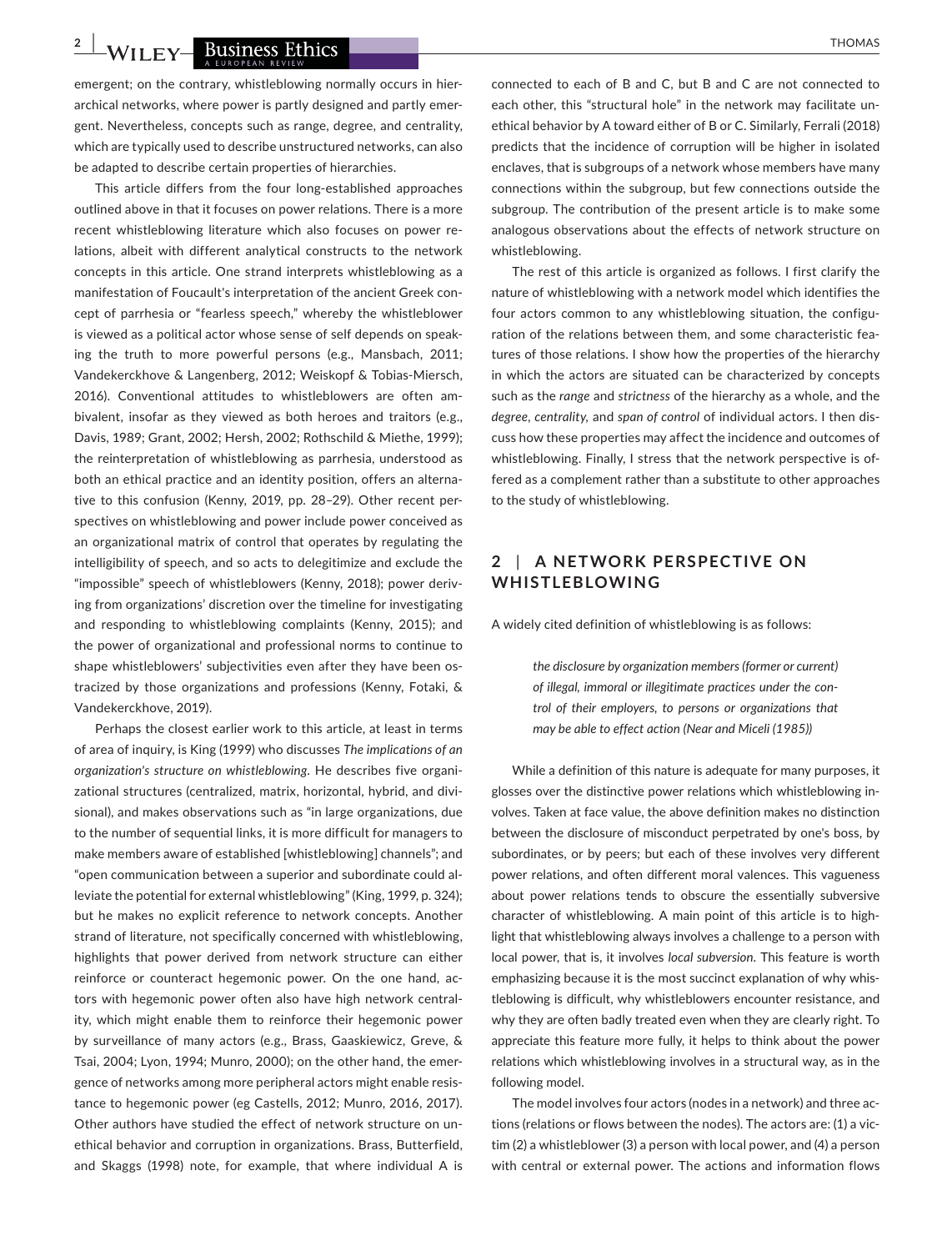are that (a) the person with local power perpetrates (or endorses, perhaps by inaction) a detriment on the victim; (b) information about the detriment is observed by the whistleblower; (c) information about the detriment is communicated by the whistleblower to the person with central or external power. This configuration of actors (in capitals) and actions or information flows (in lower case) is shown in Figure 1.

In a general conceptualization of whistleblowing such as Figure 1, it is not possible to use more specific terms for the person with local power and the person with central or external power, because each may encompass many types. Depending on the factual matrix, the person with local power could be the whistleblower's direct manager in an employment relationship, or a more senior manager, or someone who is able to exert some influence over the whistleblower and others but without an employment relationship, and so forth. Similarly, the person with central or external power could be any of a more senior manager, a nonexecutive director, a regulator, a politician, or a journalist, and so forth.

Figure 1 also shows four characteristic features:

1. *third-party detriment*: the whistleblower observes a detriment affecting someone else, which occurs under the aegis of some local power;



**FIGURE 1** A network model of whistleblowing (ACTORS, *features*)

**EXECUTE 2 BUSINESS Ethics CONSUMING 2 AND 19 IN 23** 

- 2. *local subversion*: the whistleblower challenges the authority of a person with local power;
- 3. *appeal to central or external power*: the whistleblower appeals to a person with higher power, either inside or outside the organization;
- 4. *reasonable expectation of concern*: the whistleblower reasonably expects that the particular person chosen will be concerned by the actions of the local power, and take action to correct them.

I now discuss each of these characteristic features in turn.

#### **2.1** | **Essential features of whistleblowing**

#### 1. *Third-party detriment*

A whistleblowing disclosure always concerns detriment to a victim or potential victim other than the whistleblower. The detriment is predominantly third-party, but it need not be exclusively third-party; whistleblowers may become aware of third-party detriment only because they are to some degree affected themselves. Detriment is not confined to actual harm, it also encompasses risk of harm, where the local action (or inaction) criticized contributes to that risk. In Figure 1 the third-party victim is shown as having no ties to the other actors except for the (negative) "detriment" relationship with the local power. But it is also possible that the victim may have preexisting ties which influence whistleblowing and the response to it: for example, the victim might be a friend or family member of the whistleblower, or of the person to whom the whistle is blown.

In this model, the origin and motivation of whistleblowing claims is the observation of third-party detriment. More usually, terms such as "illegality," "wrongdoing," or "immoral act" are used to describe the origin and motivation of whistleblowing claims; the summary table of common whistleblowing definitions in Jubb (1999) includes all of these terms. An advantage of "thirdparty detriment" is that it is less subjective, and so potentially amenable to agreement in a larger number of cases. Different observers can agree that an action gives rise to third-party detriment, and hence that a person who makes disclosures about it is a whistleblower, while possibly disagreeing about the separate issue of whether the action is actually right or wrong. As an example to illustrate this separation, suppose a university admissions officer reveals to a newspaper that the children of major donors are admitted despite falling below the normally required grades. We may disagree on whether this practice is right or wrong on its overall merits; "legacy admissions" are a common occurrence at elite U.S. universities, for which various rationalizations can be offered (e.g., perhaps the benefits to the institution and all its students from donations outweigh the detriment to the non-legacy applicants who are displaced). But because there is (1) third-party detriment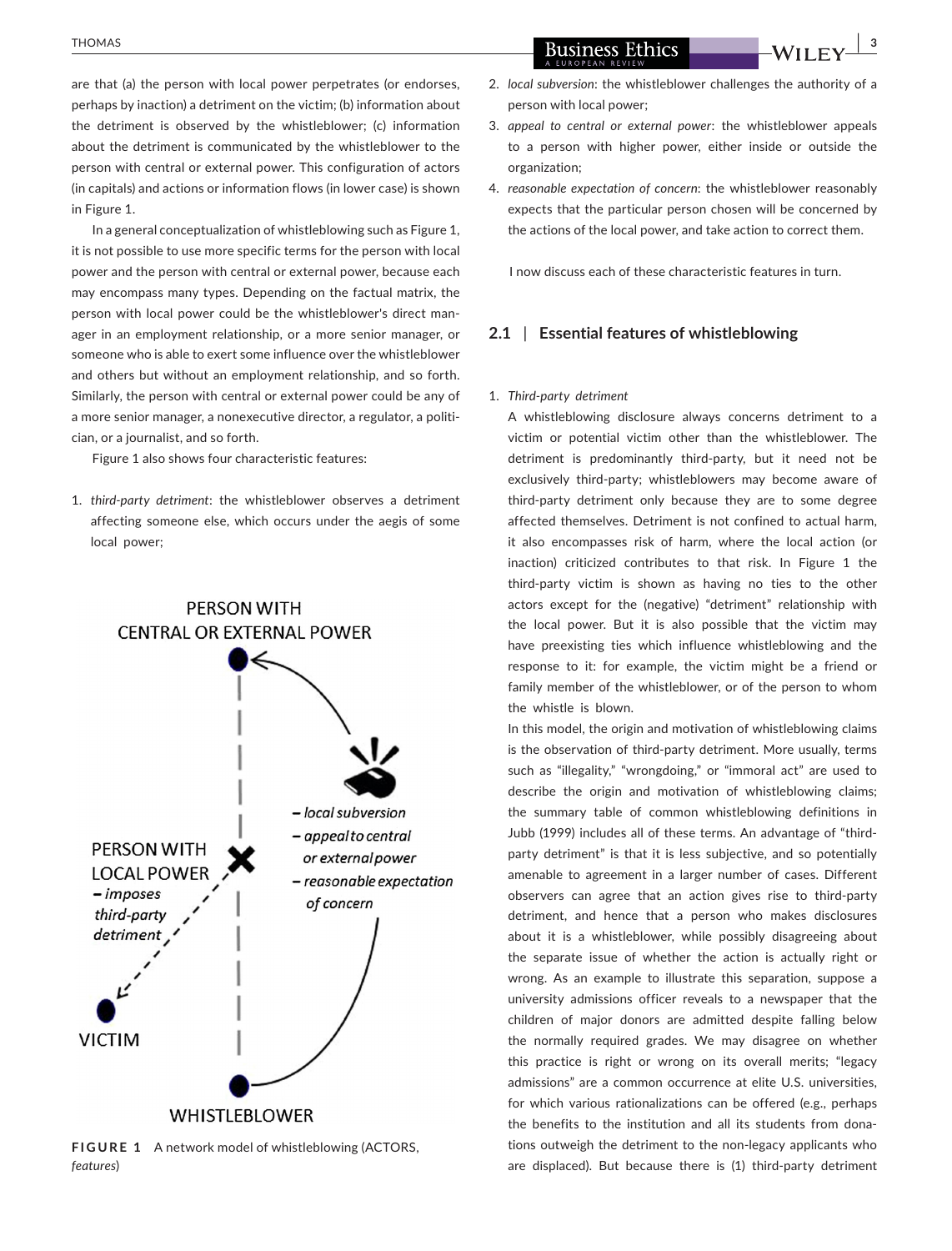**4 L W**/H **EV BUSINESS Ethics** 

(i.e., to the excluded non-legacy applicants) (2) local subversion (3) appeal to a person with external power by a person who has (4) a reasonable expectation of concern, we should be able to agree that the official is a whistleblower, irrespective of our differing views on the overall merits of legacy admissions.

2. *Local subversion*

All whistleblowing involves an element of local subversion, that is, criticism of actions (or inactions) by a person superior to the whistleblower in a local hierarchy. Either the superior is the perpetrator of the third-party detriment, or the superior is at least complicit in the third-party detriment (perhaps because the whistleblowers' peers are the perpetrators, and the superior who could intervene does not do so). The element of local subversion is the main reason why whistleblowing is difficult, and why it may need special protection under law. It is also the feature that distinguishes whistleblowing from reporting on misconduct by subordinates, and informing or snitching on misconduct by peers.

A more expansive alternative would be to say that whistleblowing need not involve local subversion, but must involve criticism of *official* acts, that is acts done pursuant to some local power vested in the person criticized. Using this concept, whistleblowing might encompass criticism directed at peers or subordinates exercising official power. However, criticism of subordinates (certainly) and peers (probably) represent the routine operation of a local power structure; such actions do not need the additional legitimacy conferred by a distinctive label. In my view it is better to reserve the "whistleblowing" label for actions which do involve local subversion, and hence need the additional legitimacy of a distinctive label.

3. *Appeal to person with central or external power*

Whistleblowing's attempted local subversion always relies on disclosure to a person with central or external power. I include persons internal or external to the organization, because most whistleblowers who use external channels have first tried internal channels, and the basic process of whistleblowing tends to be similar in either case. This feature of appeal to a person with central or external power highlights *how* whistleblowing attempts local subversion. Local subversion as a response to wrongdoing could proceed in other ways—by overt defiance of orders, covert "slow walking" of orders, sabotage, or strike action—but these are not the ways of whistleblowing.

- 4. *Reasonable expectation of concern*
- Whistleblowers have a reasonable expectation that the person to whom they choose to report will be concerned by their disclosures. By "reasonable" I mean only that the whistleblower's subjective expectation is not wholly whimsical; I do not mean that all (or even most) observers must necessarily agree with the expectation. The reasonable expectation of concern substantiates the possibility of whistleblowing, and guides the choice of to whom to do it. The expectation may often not be fulfilled: empirical studies suggest that many whistleblowers make more than one attempt to blow the whistle internally before going external (e.g.,

Miceli, Near, & Dworkin, 2008), so that whistleblowing becomes a process rather than an event (Vandekerckhove & Phillips, 2017). However, a reasonable expectation that the person approached at each iteration will be concerned by the disclosure seems an essential feature; without such an expectation, it is hard to rationalize a putative whistleblower approaching a particular person at all. And where the whistleblower does go on to approach further persons, this can be understood as a response to the expectation of concern from the previous person not being fulfilled.

In my view, all four of the features discussed above—third-party detriment, local subversion, appeal to a person with central or external power, and subjective expectation of concern—need to be present for a disclosure to be characterized as whistleblowing. Where any of these features is missing, the following descriptions seem more apt:

- No *third-party detriment*: complaint or grievance
- No *local subversion*: reporting (on subordinates); informing or snitching (on peers)
- No *appeal to a person with central or external power*: treason or espionage (if disclosure made privately to an adversary); gossip (if disclosure made privately to peers)
- No *reasonable expectation of concern*: misdirection (if no reasonable expectation of concern from specific person approached); or trivia (if no reasonable expectation of concern from anyone).

Figure 2 illustrates, analogously to Figure 1, the configuration of power relations involved in complaints or grievances concerning one's own interests, reporting on misconduct by subordinates, and snitching on misconduct by peers. I omit the cases where disclosures are made only privately to a rival (treason) or privately to peers (gossip), but these are also easy to draw, and again it is the configuration of power relations that distinguishes them from whistleblowing.

Note that the distinctions highlighted in Figure 2 are not necessarily deprecatory of complaining, reporting and snitching. *Complaining* about a matter affecting one's own interests may be wholly justified; but it is not the same thing as whistleblowing, and characterizing it as such can lead to absurd results. This mistake was made in the drafting of the U.K.'s Public Interest Disclosure Act 1998 as originally enacted, whereby "whistleblowing" protections were extended to employees making complaints relating solely to their own employment terms, such as disputes about the calculation of personal bonuses in banking.<sup>2</sup> Reporting on misconduct by subordinates represents the normal operations of local power; such actions are routine and not locally subversive, and so do not need legitimization by the distinctive "whistleblower" label. *Snitching* on peers may often be a morally justified choice, on either consequentialist or deontological grounds, and sometimes a moral imperative. But there exists a strong and widespread intuition that snitching has different moral valence to whistleblowing, and the feature of local subversion pinpoints the reason why: whistleblowers challenge local power, but snitches ingratiate themselves with local power. Note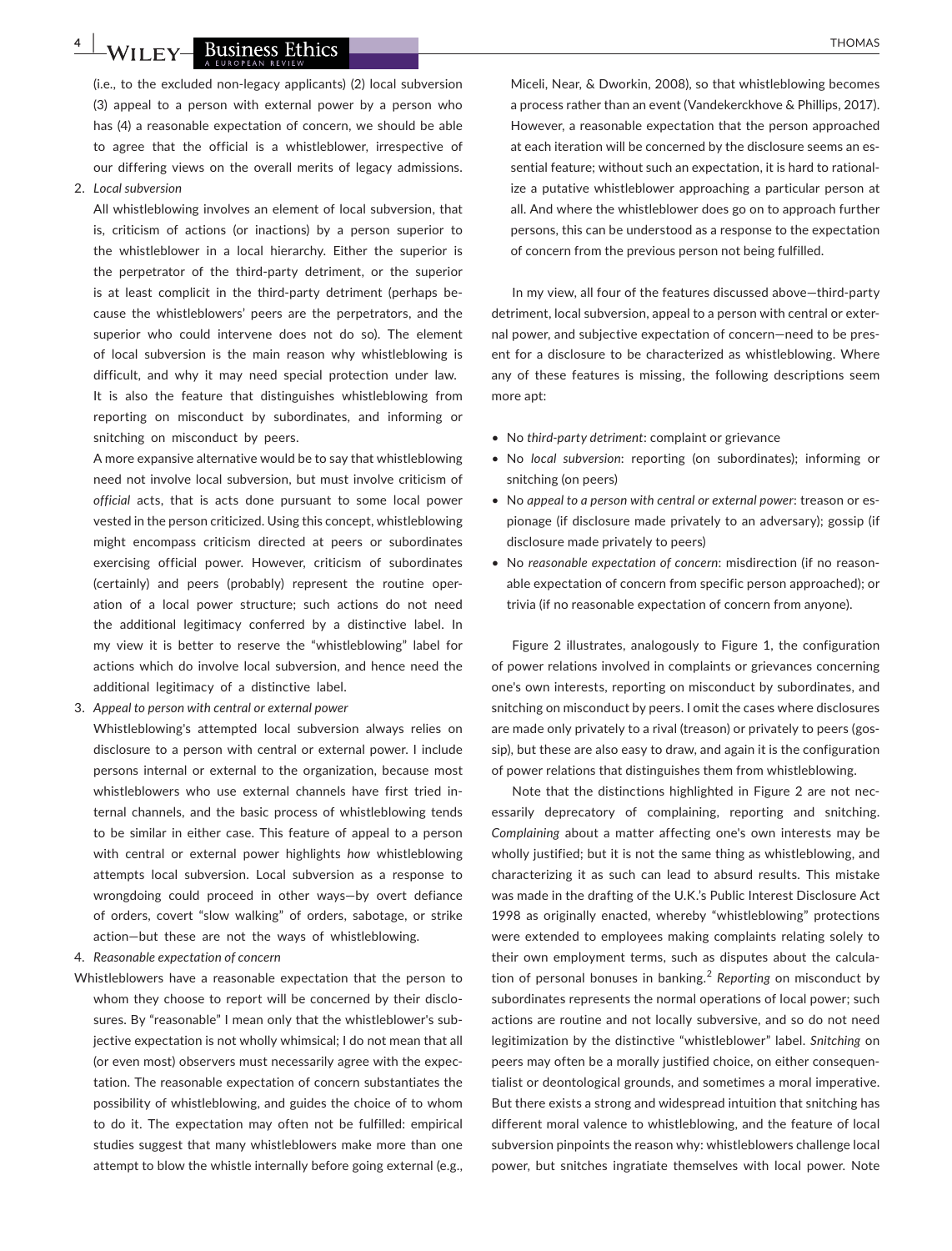

that is true even for snitches who are motivated entirely by concern for third-party victims, and do not actively desire to ingratiate themselves with local power: the difference between snitching and whistleblowing arises principally from the different configuration of power relations, not from the motive.

The extended example in the next section illustrates the differences between this article's concept of whistleblowing and proximate concepts such as complaining, snitching, treason, and misdirected communication. Appendix compares this article's concept of whistleblowing with various definitions in previous literature as summarized by Jubb (1999).

#### **2.2** | **Example**

Bob is an aviation maintenance engineer who supervises a team of technicians carrying out safety checks on passenger aircraft. Bob's direct manager instructs him to make false reports to an aviation safety regulator confirming that particular checks have been carried out. Bob reports this maintenance fraud to a more senior manager.

There is *third-party detriment* (potential harm to the passengers and crew), *local subversion* (of the direct manager's authority), *appeal to a person with central or external power* (the more senior manager), and *reasonable expectation of concern* (from the senior manager

concerning the maintenance fraud). All four of the characteristic features of whistleblowing are present, so Bob is clearly a whistleblower. But the absence of any of the characteristic features will turn Bob into something else, as illustrated by the following modifications to the facts.

Suppose first that the maintenance checks are carried out, but Bob is not paid a bonus he was promised by his direct manager. Bob reports the broken promise to a more senior manager. Because there is no third-party detriment, this is not whistleblowing; it is better characterized as an employment complaint or grievance.

Alternatively, suppose that no instruction to make false reports is issued, but Bob notices that subordinates or peers are falsifying reports. He informs his direct manager. Because there is no local subversion, this is not whistleblowing; it is better characterized as either reporting (on subordinates) or snitching (on peers). In this case, reporting or snitching appears to be an admirable action, indeed probably a morally obligatory one. But because Bob can reasonably expect to be supported by his direct manager, his obeisance to local power does not need legitimization by the "whistleblower" label. If however his direct manager's response is dismissive or ineffectual, and Bob then reports this to a more senior manager, then he will be a whistleblower.

Alternatively, suppose that Bob communicates information about the practice of false maintenance reporting to his previous manager at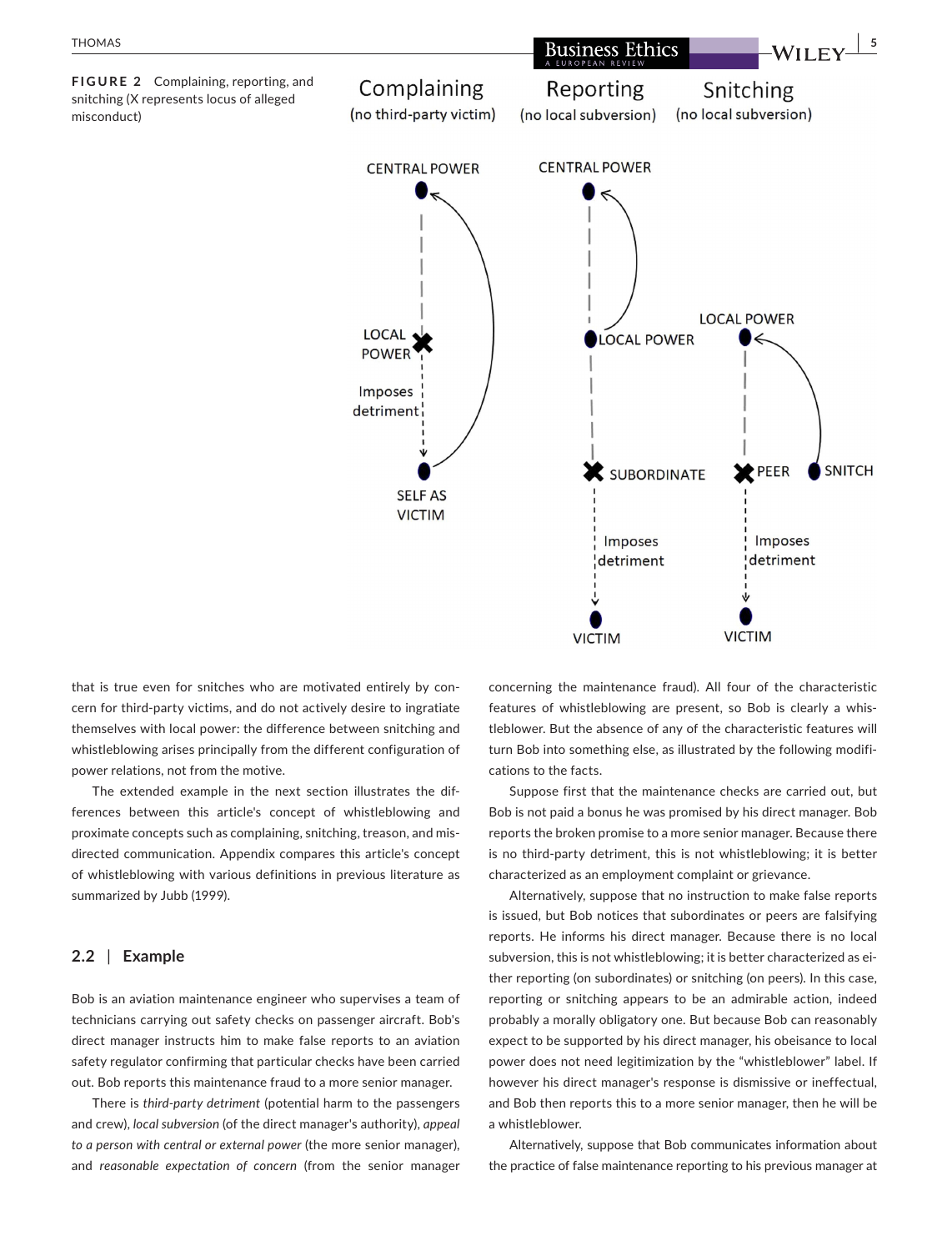**6 LWILEY Business Ethics** *CONTRESS <b>ETHOMAS* 

a rival airline. Because there is no appeal to a person with central or external power over the action complained of, this is not whistleblowing. The report is made to a rival, so it is better characterized as treason or espionage (or in more anodyne language, as a breach of confidence).

As a final alternative, suppose that Bob makes a report to an aviation safety regulator, but his criticism is that the provision for future maintenance in the airline's accounts is overstated, so that the company is currently paying less tax than it would otherwise pay. To a safety regulator, this criticism is of no interest: there is no reasonable expectation of concern from a safety regulator regarding the detail of accounting policies. Bob has misdirected his communication; if he goes no further, he will not be recognized as a whistleblower (or at least, not an effective one). If however Bob takes this criticism to the tax authorities or an accounting regulator, then there will be a reasonable expectation of concern, and so Bob will be a whistleblower. (It is possible that the safety regulator might point Bob in this direction, but this would be akin to a friend of Bob or a helpful stranger doing so; it has nothing to do with the safety regulator's functions and powers, and hence does not substantiate a reasonable expectation of concern.)

## **2.3** | **Incidental but inessential features of whistleblowing**

It is also useful to highlight certain features which are commonly associated with whistleblowing, but which are *not* part of the model above, because they are not essential features.

#### **2.3.1** | **Personal identification**

Anonymity may protect a whistleblower from reprisals; it may also reduce effectiveness, because less credence may be given to anonymous reports, and they may be more difficult to investigate. Whistleblowers with different preferences and facing different adversaries make this trade-off in different ways: some embrace (or perhaps preempt the inevitability of) personal identification (e.g., Edward Snowden); others reduce the costs of whistleblowing by permanently obscuring their identity (e.g., users of online dropboxes). It does not matter; any position on the spectrum of identifiability is consistent with whistleblowing.

#### **2.3.2** | **Altruistic motivation**

The essential feature of *third-party detriment* implies that a whistleblower will typically have at least some element of altruistic concern. But disclosures promoted by other motivations—financial reward, tactical advantage (say obstructing one's own dismissal), or personal animus against local power—can have all four of the characteristic features of whistleblowing. Whistleblowing is typically pro-social in effect, but it need not be altruistic in intent.

#### **2.3.3** | **Lawfulness (procedural correctness)**

Whistleblowing laws often specify procedural requirements which whistleblowers must satisfy to gain some protection from reprisals. Examples include requirements to first use "official channels" such as whistleblowing hotlines, requirements for internal disclosure before external disclosure; and sometimes exclusions of whistleblowing for financial gain. It may be tactically advantageous for a whistleblower to comply with such requirements, but it is not essential to do so. Whistleblowing need not be a lawful act, and the third-party detriment complained of need not be unlawful. Indeed, the feature of local subversion emphasizes that whistleblowing will usually be at least "locally unlawful" (in the sense that it challenges a person with local power); it may also be "globally unlawful" in relation to some law of the jurisdiction. But if the four essential features of whistleblowing are evident, unlawfulness does not detract from the individual's status as a whistleblower.

I stress the view that personal identification, altruism, and lawfulness are only incidental features because some authors in contrast advocate these are all *necessary* features. For example, Sagar, 2013, pp. 127–139) asserts that to qualify as whistleblowers, individuals must reveal their true identities; that their motives must be appraised as altruistic; that they must attempt to report through "official channels" before any alternative form of disclosure; and that even the reporting of unlawful acts may not qualify as whistleblowing, if the acts do not also meet a higher threshold of "genuine abuse of authority." This seems to me a narrow interpretation of whistleblowing, unduly "restrictive and establishmentarian" (Shafer, 2014, p. 140).

# **3** | **CHAR AC TERIZING NET WORK STRUCTURE**

While the above four-actor model clarifies the essence of whistleblowing, and in particular its locally subversive nature, the interactions of the actors highlighted in that model do not occur in isolation: the whistleblower, person with local power, and person with central power are all embedded in a hierarchy. The incidence and patterns of whistleblowing may be sensitive to the topology of the hierarchy. Figure 3 shows two simple examples of hierarchies, which I shall use to illustrate concepts which can be applied in more complex and realistic hierarchies.

In Figure 3a, each node represents one individual (one actor) in the organization. The hierarchy shown has four levels from level 4 (actors who have nobody reporting to them) to level 1 (the highest authority in the organization). Lines between actors at different levels are connections or "ties." The presence of a tie between two actors represents regular communication between them. The ties shown are "vertical" in the sense that they all represent bilateral hierarchical relations, where orders flow downward, and reports flow upward. The form of hierarchy represented in Figure 3a is equivalent to a military chain of command: that is, all actors give orders only to the subset of actors assigned to them in the next level down the hierarchy, and make reports to a single superior in the next level up the hierarchy.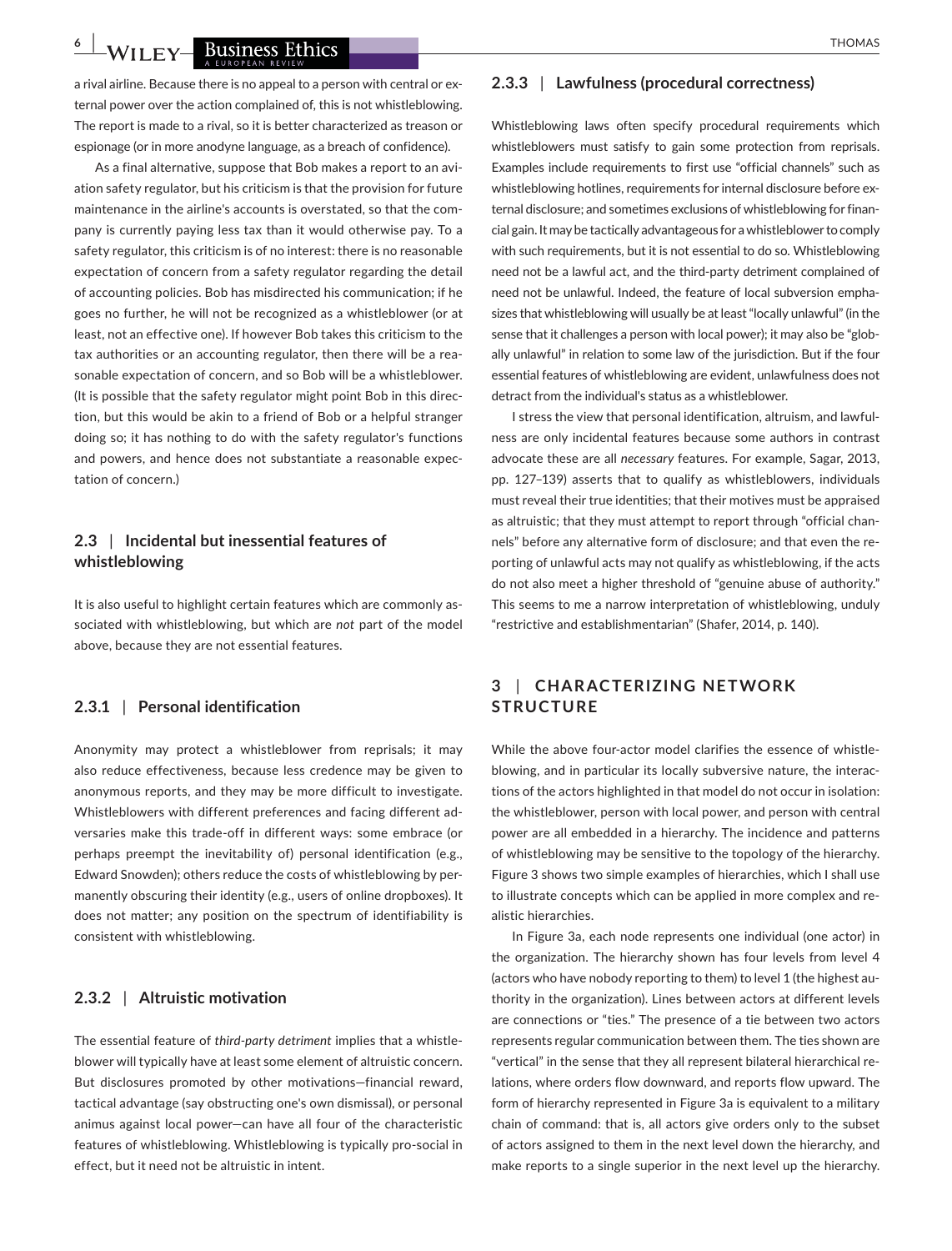

Individuals may also interact with peers at the same level, but these ties are approximately neutral in terms of power, and are therefore, omitted in the representation of a military chain of command.<sup>3</sup>

Figure 3b shows a similar hierarchy, except that there are some additional ties represented by curved lines. The curved ties indicate that some communications regularly "skip" some levels in the hierarchy. These "level-skipping" ties need not be of the same nature or strength as the hierarchical ties between immediately adjacent levels; they could instead represent different types of relationship such as kinship or friendship, or common membership of a social group outside the organization.

How can we characterize the two hierarchies in Figure 3 and the differences between them? Helpful concepts for the whole hierarchy are the *range* and *strictness*. Helpful concepts for individual actors are *degree, span of control,* and *centrality*.

#### **3.1** | **Range**

The *range* of a hierarchy is the number of incremental steps in authority as one moves from the lowest to the highest levels. The hierarchies in Figure 3 each have a range of three. The range between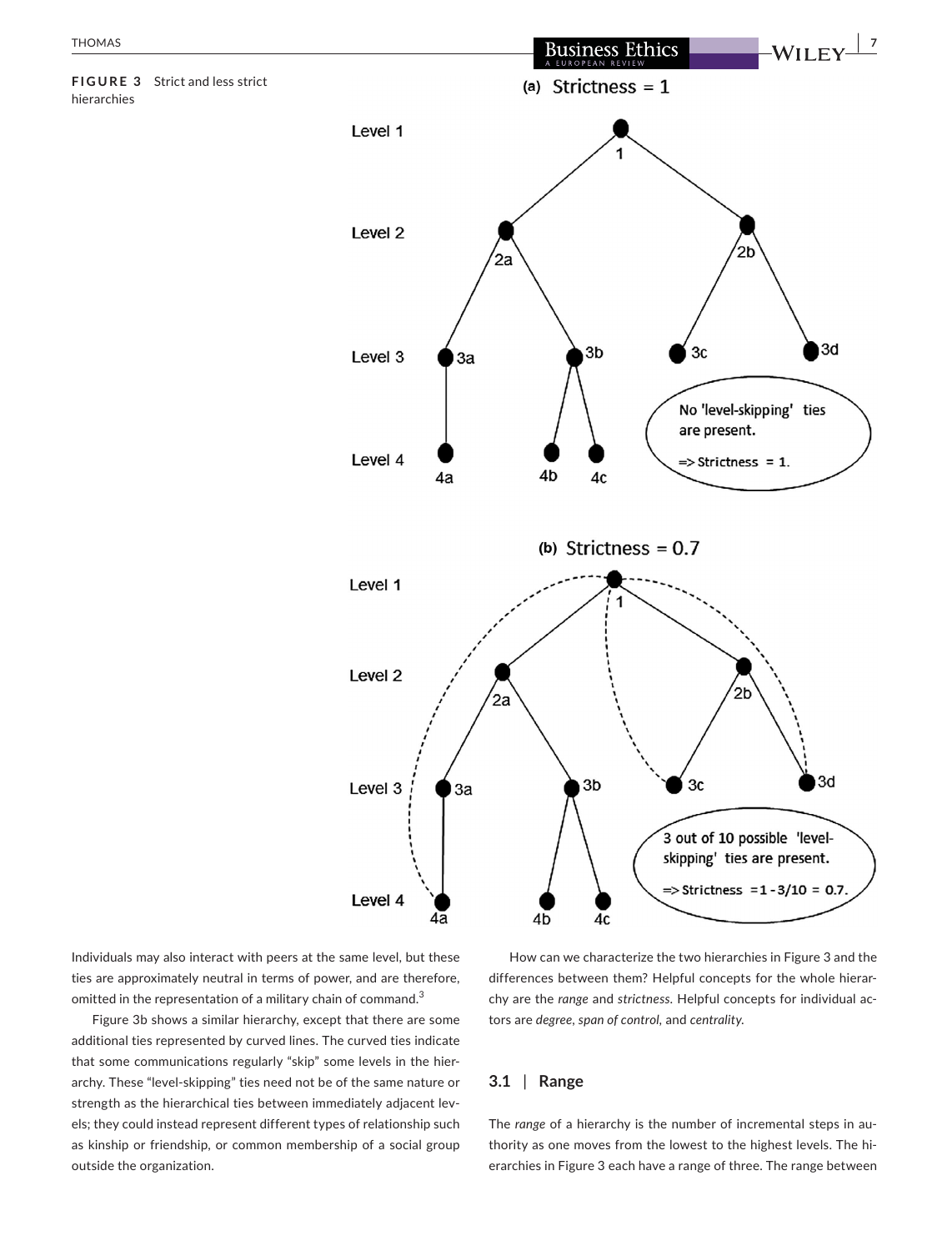**8 |** *A/LI* **EV RUSINESS Ethics** *CO* **EXECUTE: CO EXECUTE: CO EXECUTE: CO EXECUTE: CO EXECUTE: CO EXECUTE: CO EXECUTE: CO EXECUTE: CO EXECUTE: CO EXECUTE: CO EXECUTE: CO** 

two actors is the number of increments in authority from the lower to the higher. The range between each of actors 3a to 3d and actor 1 in Figure 3 is two.<sup>4</sup>

#### **3.2** | **Strictness**

The *strictness* of a hierarchy refers to the *absence* of communications (orders downward or reports upward) which skip one or more hierarchical levels. In Figure 3, an index of the strictness of the hierarchy can be calculated by counting the curved "level-skipping" ties, dividing by the total of all possible "level-skipping" ties, and taking the complement of the result (i.e., one minus the result). In each of Figure 2a,b, there are 10 possible "level-skipping" ties.<sup>5</sup> Thus, the hierarchy in Figure 3a has a strictness of 1–0/10 = 1 (a military chain of command); the hierarchy in Figure 3b has a strictness of 1–3/10 = 0.7; a hierarchy where all the possible "level-skipping" relationships are present has a strictness of zero (a maximally flexible hierarchy). A strictness of zero does not mean anarchy. With strictness of zero, orders still flow downward, but an actor can give orders to *any* lower level in his own branch of the hierarchy, and make reports upward to *any* higher level in the same branch.

#### **3.3** | **Degree**

The *degree* of an individual actor is the number of connections he has to other actors. In unstructured networks, high degree is reliably associated with high power. In a hierarchy, the formal structure of the hierarchy means that degree is not an absolute measure of power; but for actors of equivalent hierarchical status, it is likely to be a good guide. In Figure 3a, of the four actors at the same Level 3 of the hierarchy, actor 3b with degree 3 will tend to have more power than actor 3a with degree 2, who will have more power than actors 3c and 3d each with degree 1.

#### **3.4** | **Span of control**

The *span of control* of an actor refers to the number of direct reports, that is, subordinates who are "one step down" in the same branch of the hierarchy. Note that span of control need not necessarily decrease as one moves down a hierarchy (and may even increase over some ranges—a chief executive might have only say 10 managers as direct reports, but one of those might have 15 of her own direct reports). In Figure 3a, actors 1, 2a, 2b, and 3b all have two direct reports, and so all have the same span of control of two.

#### **3.5** | **Centrality**

In a hierarchy, an actor has high centrality if he can command a large number of actors at lower levels in the same branch of the hierarchy.

This excludes actors who are at lower levels in a different branch of the hierarchy, such that the original actor has no "line of authority" to issue an order to them. Thus, in Figure 3a, actor 1 has the highest centrality. Actors 3a and 3b, although both at the same level of the hierarchy, differ in centrality: 3b has higher centrality by virtue of having authority over two rather than one actors.

More subtly, centrality also depends on whether an individual has any ties to *persons who are themselves powerful*. In Figure 3a, actor 4a has no hierarchical power over any other actor; but in Figure 3b, he has acquired a level-skipping tie directly to actor 1. Despite his lack of hierarchical power, actor 4a then has some centrality (and hence power) by virtue of his direct tie to a powerful person. The idea that an actor has high centrality if he is "well connected to the well-connected" can be quantified by the mathematical concept of eigenvector centrality. Another example gives the intuition: eigenvector centrality is the basis of the Google PageRank algorithm, which prioritizes pages which are well connected to other well-connected pages.

# **4** | **HOW NET WORK STRUC TURE AFFEC TS ON WHISTLEBLOWING**

Using the concepts from Section 3, I now make some observations about how whistleblowing works and its prospects of success under different configurations of hierarchy.

# **4.1** | **Whistleblowing reduces local power, and increases central or external power**

Whistleblowing is typically perceived as a democratizing phenomenon which gives voice to the concerns of subordinates and holds power to account (e.g., Burke & Cooper, 2013; Greenberg & Edwards, 2009; Mannion & Davies, 2015). This is true at a local level, and is reflected in one of the characteristic features of whistleblowing, *local subversion*. But at a global level, another characteristic feature of whistleblowing is *appeal to a person with central or external power*. Whistleblowing gives persons with central or external power new information, and discretion about what to do on the basis of that information: punish the person with local power, punish the whistleblower, or just sit on the information and do nothing. *Whistleblowing reduces local power, and increases central or external power*.

This increase in central or external power is an often neglected and potentially troubling consequence of whistleblowing. Whistleblowing is good at exposing persons with local power who deviate from centrally determined policies; but what if the central policies are themselves malign? Might promotion of whistleblowing sometimes merely increase the effectiveness of malign central policies? This paradoxical possibility suggests that when assessing the likely beneficence of legislative or other efforts to promote whistleblowing, we should be *cautious where power is concentrated, and optimistic where power is distributed*. Concern about increased concentration of power is also an argument for wide and permissive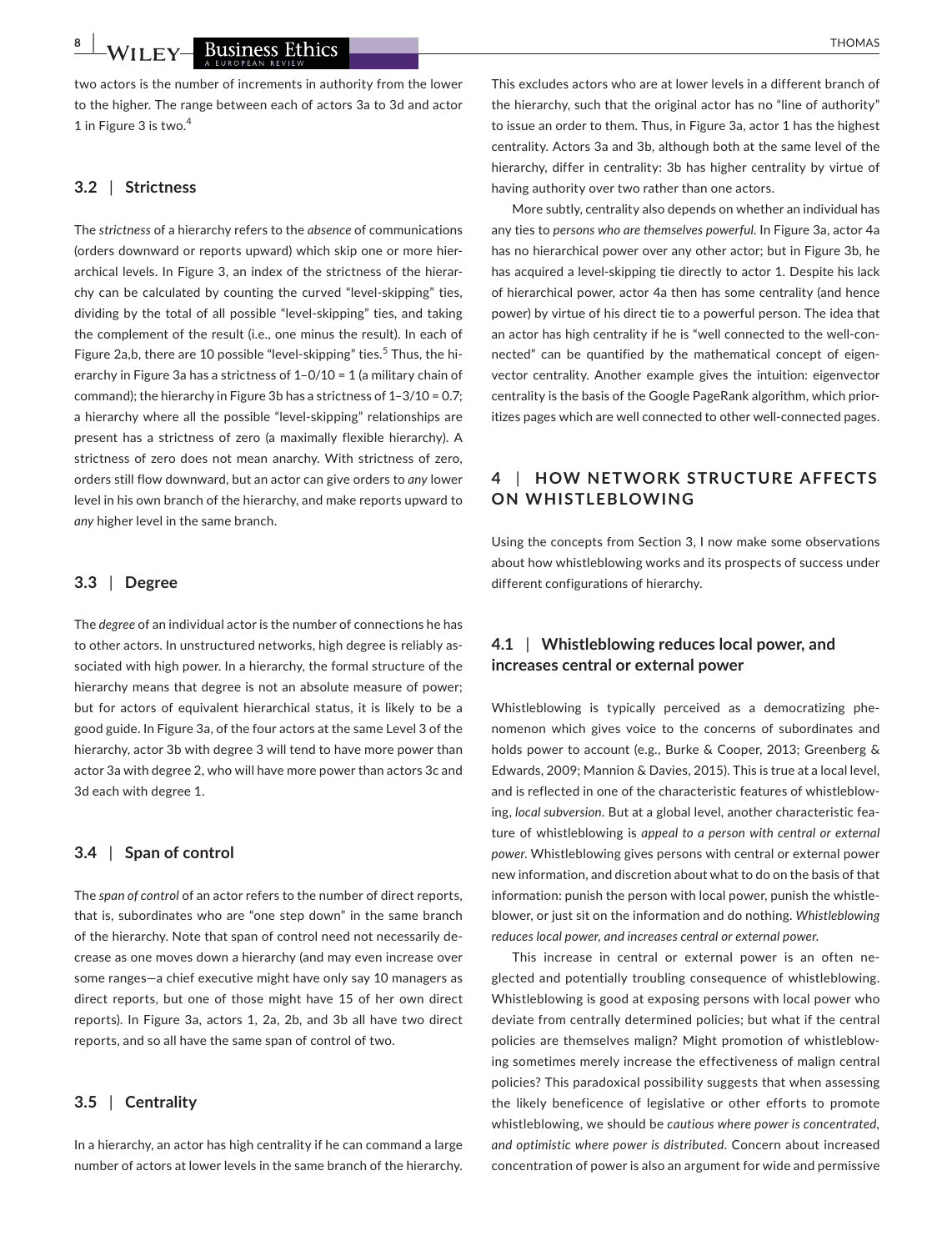interpretations of whistleblowing, which legitimize whistleblowing to a range of persons, external as well as internal to an organization.

For a vivid illustration of the potentially malign effect of whistleblowing under highly centralized governance, think about Jewish families struggling to flee German-occupied territories in the late 1930s. Histories of this period give many accounts of corruption by junior officials, both of Germany and of occupied nations, in the issue of false identities, visas, and other documents to refugees (e.g. Levine, 2010; Paldiel, 2000; Smith, 1999). The construct of whistleblowing (had it then existed) might have limited this local corruption, and so given greater efficacy to the prevailing central power; but that central power was itself malign. Viewed from today, the optimal amount of corruption in the issue of travel documents in Germany circa 1938 was fairly high. This is an extreme example, but in weaker form the point is quite general: the optimal amount of local corruption in any highly centralized system of governance is unlikely to be zero.

For a more contemporary illustration, consider the reporting requirements of the Organization of Economic Cooperation and Development OECD) for automatic exchange of information on bank accounts from financial institutions to the national authorities of the account holder. The intent of these reporting requirements appears to be to institutionalize a form (mandatory) reporting on tax evasion. But the actual effect of the requirements encompasses the automatic supply of information to authoritarian regimes on any citizens who hold foreign bank accounts and foreign assets. These assets may often be held principally as a form of insurance against future victimization by the regime rather than for any tax avoidance motive. Privacy from government, including financial privacy, can be vital for those who live under capricious regimes, or at high risk of kidnapping or extortion. In this context, the provocative headline of the Foglia (2019) critique of the OECD requirements may well be accurate: "Western transparency is fueling Chinese repression."

Another vignette which can be understood through the framing that whistleblowing increases central power is given by Qin, Stromberg, and Wu (2017), who note that in China, the central government is quite tolerant of even vituperative criticisms of individual local officials on social media. Superficially, this may seem surprising in the context of pervasive censorship and central control of media in China. But it can be understood by noting that an unusually large volume of whistleblowing complaints about a particular local official is a low-cost monitoring mechanism for central power to identify local deviations from central policies, and so allowing and even encouraging this form of whistleblowing can reinforce central power.

Another way of describing the power centralization that whistleblowing can bring about is to say that *whistleblowing tends to increase the effectiveness of law enforcement* (where "law enforcement" is broadly construed so as to include the implementation of local organizational rules as the context requires). This suggests that efforts to facilitate or encourage whistleblowing (e.g., laws, hotlines, and publicity campaigns) should be preferentially directed to hierarchical ranges where more effective law enforcement is unambiguously desirable. In my view it is generally *not* desirable for law enforcement whether of organizational rules or statutory laws—to be fully

**EXECUTE 2 BUSINESS Ethics EXECUTE 2 BUSINESS Ethics CONSUMIE 2 PUT IF V** 

effective at all levels of all hierarchies, because innovation and progress often depend on some degree of rule-breaking. I am confident that some statutory laws which currently enjoy wide support (including from me) will be regarded as misconceived or even barbaric in 200 years' time; my problem is I do not know *which* current laws are misconceived. But social progress clearly depends on being able to break bad laws, which would be difficult in a world where all law enforcement was fully effective.

Sophisticated whistleblowers can lessen their dependence on the discretionary action of any single power by simultaneously approaching more than one. The former National Security Agency contractor Edward Snowden appears to have consciously followed this strategy:

> Snowden was deliberately juggling the three journalists and their outlets. Each one – Gellman, Poitras, and Greenwald – offered a decidedly different prospect. 'He did not want to be pre-empted', Gellman says, referring to the government's stopping publication. 'That would have been his worst case. This, I think, does help explain why he had multiple outlets. He didn't know whether any of us would be there ultimately or our news agencies wouldn't go for it, or someone would come and take the documents from us, or whatever. And you can see what a meticulous planner he is from everything that is out now'. (Burrough et al., 2014).

# **4.2** | **Internal power typically derives from few strong ties, external power from many weak ties**

Suppose a whistleblower takes an allegation that a middle manager is accepting bribes to a corporate director. The power of the director derives from (a) her hierarchical authority over the corrupt middle manager and (b) her horizontal ties to peers such as other directors, and her hierarchical tie to the chief executive. *Internal power typically derives from few strong ties*. Now suppose instead that the whistleblower is dissatisfied with the director's response, and therefore, takes the allegation of bribery to a newspaper. The newspaper has no hierarchical authority to countermand the middle manager whom the whistleblower criticizes, and no ties to other persons with power in the organization. But it can publish stories about the bribery, which will be read by millions of people, including those who may themselves have some power over the organization, such as politicians and regulators. The newspaper has only weak ties (principally the tie of "readership"), but duplicated over millions of people. *External power typically derives from many weak ties*.

# **4.3** | **Whistleblowing is harder over larger ranges of subversion**

In Figure 3a, suppose actor 2a inflicts some detriment on a thirdparty, and the subordinate actors at levels 3 and 4 observe this. If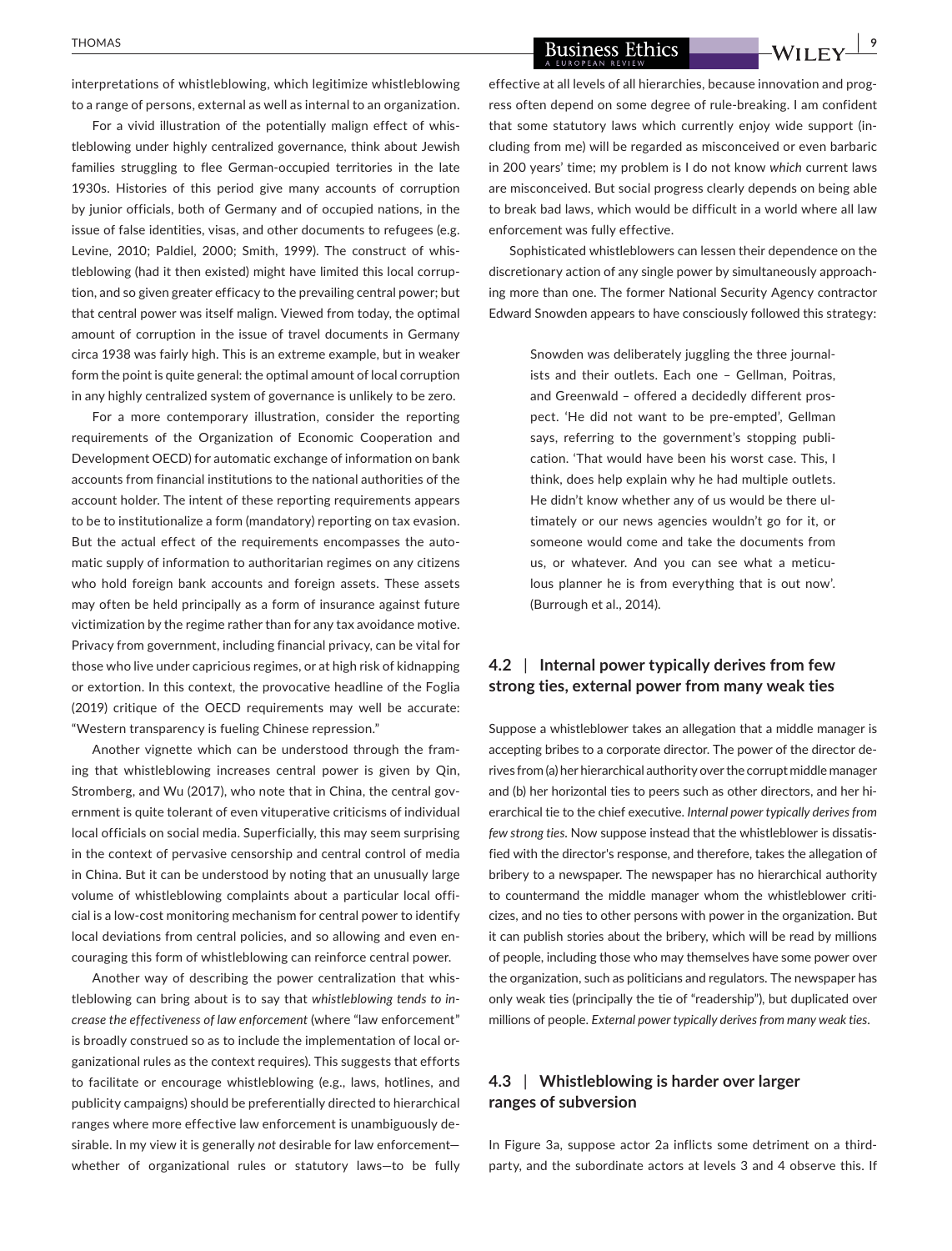**10 a WILEY Business Ethics** *CO* **EXECUTE: CO EXECUTE: CO EXECUTE: CO EXECUTE: CO EXECUTE: CO EXECUTE: CO EXECUTE: CO EXECUTE: CO EXECUTE: CO EXECUTE: CO EXECUTE: CO EXE** 

actors at level 3 blow the whistle to 1, this is their boss once removed; the range of the subversion is 2. But if actors at level 4 blow the whistle to 1, this is their boss twice removed; the range of the subversion is 3.

A larger range of subversion tends to create difficulties for both the whistleblower and the person with central power. For the whistleblower, the report has to be made to a more remote person, whom the whistleblower may be unsure how to approach. For that person, endorsing the whistleblower's criticism involves subverting a larger range of the organizational hierarchy, which may undermine its future legitimacy and effectiveness. Greater difficulty for both whistleblower and the person to whom the report is made implies lower likelihood of success.

Now suppose instead that the actors at levels 3 and 4 do *not* expect that actor 1 would be concerned by the level 2 actor's behavior. To be successful, any whistleblowing complaint must then be made to an external power, and must result in the (expected) views of actor 1 being over-ruled; that is, the entire organizational hierarchy must be subverted. The range of subversion for external whistleblowing is usually larger than with internal whistleblowing. Note that this does *not* mean that external whistleblowing is a bad strategic choice. Rather it means that *matters which demand external whistleblowing*—those for which internal whistleblowing has no prospect of success, because there is no reasonable expectation of concern at any level within the internal hierarchy—are more difficult for whistleblowers than those for which such an expectation exists.

#### **4.4** | **Whistleblowing is harder in stricter hierarchies**

Whistleblowing involves communication via a tie which skips at least one level in the hierarchy. Where a hierarchy has low strictness (i.e., many "level-skipping" ties exist), a potential whistleblower is more likely already to have a tie to a suitable person to whom the whistle can be blown. In Figure 3b, actor 4a already has a tie with actor 1; so if when he wants to blow the whistle on actor 2a, the preexisting relationship may help to offset the difficulty which would otherwise arise from the large range of subversion. Even if 4a did not already have a relationship with actor 1, initiating it afresh is likely to be easier in an organization where the hierarchy has low strictness, so that level-skipping ties are commonplace.

# **4.5** | **Lower degree may facilitate external whistleblowing**

Most actors in Figure 3b have ties to at least two other actors. The exceptions are actors 4b and 4c, who have ties only to their immediate superiors. In network terms, actors 4b and 4c have "low degree" (in their case, a degree of one). Low degree may increase an actor's propensity to blow the whistle to an external rather than central

power, for three reasons. First, lower degree suggests a lack of the preexisting level-skipping ties which could facilitate internal whistleblowing. Second, lower degree may reduce the perceived social cost (e.g., possible ostracism from colleagues) of external whistleblowing. Third, lower degree suggests a lower effect of organizational "groupthink" in inhibiting whistleblowing.

It follows that an organization which wishes to keep secrets from outsiders should ensure that as far as possible, actors with low degree do not have access to those secrets. Large databases held in electronic form tend to have the opposite effect: either accidentally or by design, they make secrets accessible and portable to many actors, including those of low degree. This technological change in accessibility and portability of secrets for actors of low degree may be a more important explanation for the spate of mass disclosures in recent years (e.g., Wikileaks, Luxleaks, Panama Papers, and so forth) than any change in the underlying beliefs or motivations of actors of low degree. Affordances shape actions; technology is often upstream of politics.

# **4.6** | **Persons with a larger span of control are more likely to become the target of whistleblowing claims**

"Span of control" refers to the number of actors which an actor in a position of local power has reporting directly to her. In Figure 3a, actors 1, 2a, 2b, and 3b all have a span of control of two, and actor 3a has a span of control of one. Where a person has a larger span of control, this means more subordinates with knowledge of any thirdparty detriment imposed by local power, and potentially differing judgments of propriety. A larger number of subordinates increases the chance that at least one will decide to blow the whistle.

#### **4.7** | **Focus whistleblowing promotion on enclaves**

An enclave (also known as a clique) is a group of actors who have many and strong ties within the group, but few and weak ties outside the group. Enclaves tend to be vulnerable to corruption, because the density of in-group ties facilitates cooperation to develop distinctive norms, while the scarcity of out-group ties limits opportunities for monitoring by outsiders or whistleblowing to outsiders (Ferrali, 2018). Networks with a higher incidence of enclaves, that is, higher modularity (Newman, 2006), may tend to have a higher overall incidence of corruption. This suggests that promotion of whistleblowing (and other anti-corruption mechanisms such as auditing) should be preferentially directed at networks with high modularity, and particularly at enclaves within them.

## **4.8** | **"Bell-ringers" and unstructured networks**

The discussion above focuses on hierarchies, which are a particular type of network where structure has both planned and emergent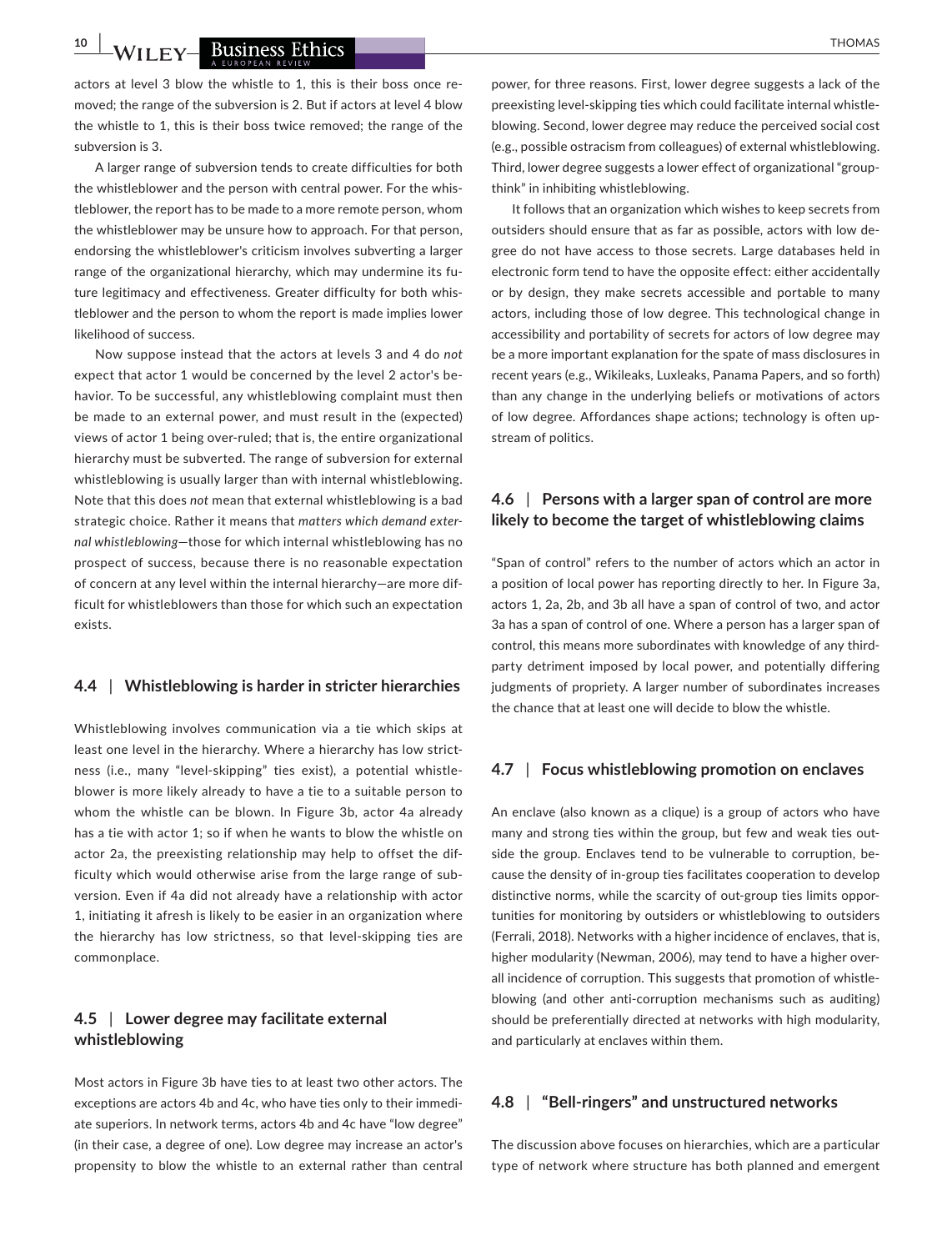aspects, and whistleblowing is difficult primarily because it involves subverting the planned design over at least part of its range. This framing has been chosen because the term "whistleblower" typically describes a person embedded in a hierarchy. But sometimes the term is also used to encompass persons who observe and report events from outside an organization, the so-called "bellringers" (Miceli, Dreyfus, & Near, 2014). For persons outside an organization, the concept of a hierarchy is less relevant; instead, the bell-ringer, local power, and central power can be thought of as embedded in an unstructured network where power is a wholly emergent property.

To illustrate, suppose the putative bell-ringer receives a misaddressed e-mail which contains a schedule detailing the award of public contracts in exchange for bribes paid to a politician. The bellringer is situated an unstructured network comprising his own ties, those of the politician, and those of any person to whom he might blow the whistle. The prospects for successful whistleblowing depend on the network degree and centrality of each of the parties (i.e., how many ties and to whom). It helps if the bell-ringer chooses a journalist at a newspaper with a large number of readers (many weak ties), or if the bell-ringer is a personal friend of the editor (a single strong tie). On the contrary, if the politician has strong ties, or many ties—if the politician is a friend of the editor, or can mobilize many supporters to defend the criticized actions—then that will tend to reduce the prospect of successful whistleblowing. To put this another way: the outcome of whistleblowing is determined partly by social capital, and in the absence of hierarchy, network degree and centrality may be good measures of social capital.

Unstructured networks often have the "scale-free" property (e.g., Barabási & Bonabeau, 2003) whereby a very few nodes accrue a very large number of ties, so that high power accrues to these nodes despite the absence of hierarchical design. I noted earlier that in a hierarchy, whistleblowing tends to increase central power but reduce local power. The same is probably true in an unstructured network: a higher incidence of whistleblowing reduces the scope for unpublicized malfeasance at nodes of relatively low degree, but increases the power of the more central nodes, to whom whistleblowers choose to make reports precisely because these nodes are already influential (the so-called "preferential attachment" in Barabási & Albert, 1999). This naturally emergent centralization may be an argument against giving particular officials or types of publications special legal privileges in relation to whistleblowing, and in favor of broad and permissive cultural and legal interpretations which legitimize whistleblowing to a wide range of external powers, not just those already endowed with high centrality.

# **5** | **LIMITATIONS OF THE NET WORK PERSPECTIVE**

The network perspective characterizes the relations between actors without reference to a time dimension, and so it cannot

**EXECUTE: BUSINESS Ethics 11 11 BUSINESS Ethics 11 11 CONTROLLEY** 

explicitly represent whistleblowing as a protracted process (e.g. Vandekerckhove & Phillips, 2017). However, a process can be conceived as a sequence of instances of (timeless) network relations. Specifically, when the whistleblower's reasonable expectation of concern from the person approached is unfulfilled (i.e., unsuccessful whistleblowing), and the whistleblower looks for a new person for whom a reasonable expectation of concern exists, this can be thought of as a new instance of the link from whistleblower to person with central or external power. The success or failure of whistleblowing in this new instance is then contingent on the new network properties (the centrality of the person to whom the new report is made, and the range of subversion involved).

In the network perspective, the distance between two actors is conceived as the number of links along the shortest path between them (called the "range" or "range of subversion" in the hierarchical context in this paper). Network constructs cannot represent the idea that the difference in power between two actors (e.g., between a person and their immediate boss) may be perceived as large or small, independent of the network positions of the two actors. Perceptions of power differences and the extent to which those differences should be accepted are characteristically larger in some cultures than in others, a phenomenon captured by the Power Distance dimension in Hofstede's theory of cultural dimensions (Hofstede, 1980). The Power Distance Index tends to be higher for East European, Latin, Asian, and African countries, and lower for Germanic and Englishspeaking Western countries (Hofstede, 2011). Intuitively, Power Distance seems likely to be negatively associated with probability of whistleblowing, and this has tended to be confirmed in empirical studies.<sup>6</sup> Differences between cultures in Power Distance suggest a need for caution in when applying the network perspective in different cultures. For example, whistleblowing with a given range of subversion, say three (that is, reporting to the boss of one's boss's boss) may be perceived differently in cultures with lower and higher Power Distance.

## **6** | **DISCUSSION**

The main contribution of this article is to present a network perspective on whistleblowing. It clarifies the nature of whistleblowing by reference to the network relations between four actors (victim, whistleblower, a person with local power, and a person with central or external power), and four characteristic features of whistleblowing (third-party detriment, local subversion, appeal to central or external power, and expectation of concern).

The feature of *local subversion* highlights the fundamental difference between whistleblowing and adjacent phenomena such as complaints about one's own treatment, reporting on subordinates, or snitching on peers. This succinctly explains why whistleblowers encounter controversy and resistance, and why they are often badly treated even when they are clearly right. The schematic representation in Figure 1 emphasizes the locally subversive nature of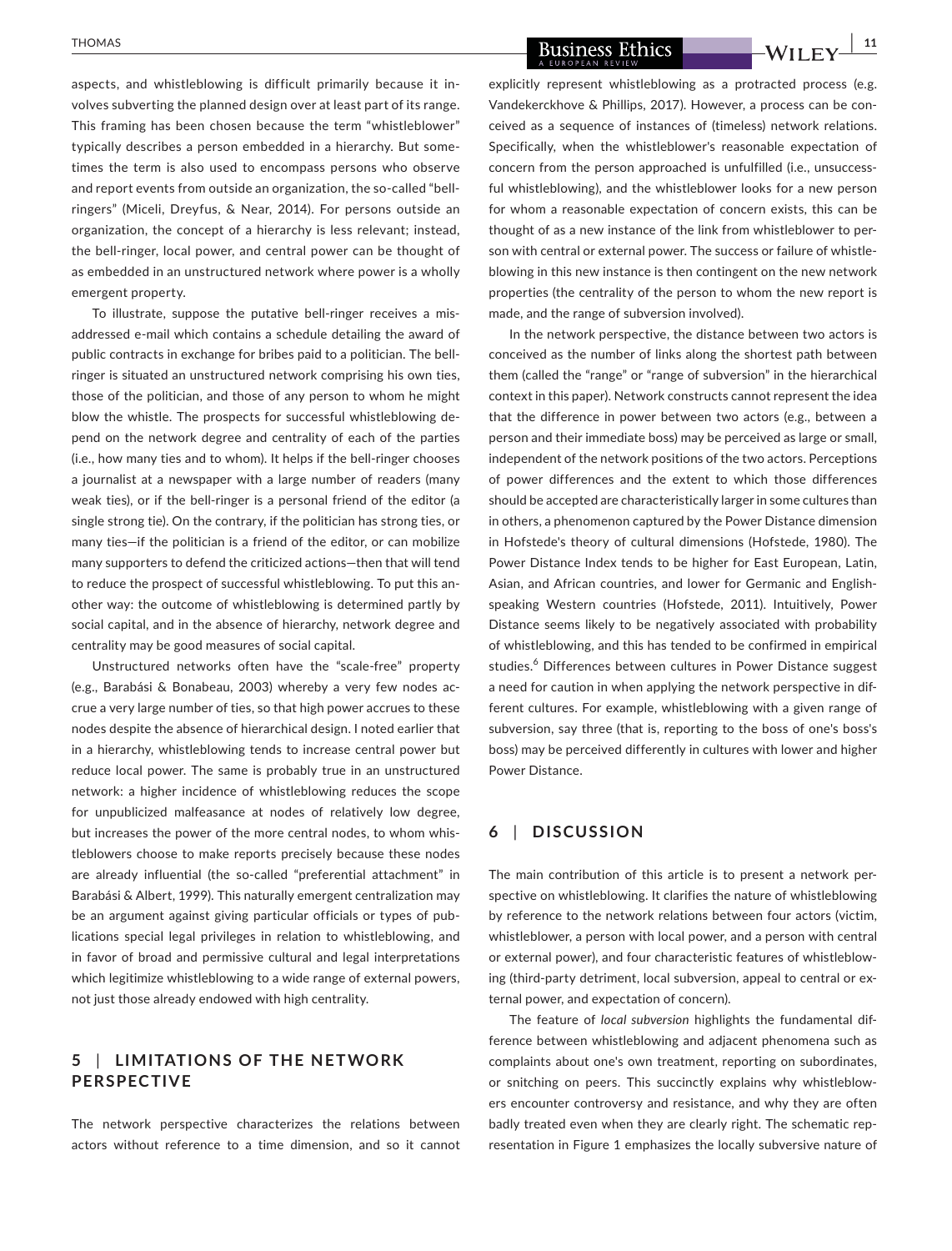**12 |**  THOMAS

whistleblowing, and Figure 2 succinctly distinguishes it from the adjacent phenomena. These distinctions are in my view more crisply explained by the network perspective than by the other perspectives that I summarized at the start of this article.

The feature of *appeal to a person with central or external power* highlights that contrary to the common perception of a democratizing phenomenon, whistleblowing can often redistribute discretion away from a person with local power who is criticized toward a person with more central or external power. The increase in central power consequent on whistleblowing may be troubling where there is a possibility that central power is itself malign: whistleblowing might then just increase the effectiveness of malign policies. This suggests a need for caution about legislative or other efforts to promote whistleblowing in contexts where governance is already highly centralized.

The actors in an organization will of course have idiosyncratic personal characteristics and beliefs which affect their actions, and so the focus in this article on the network relations between them should not be expected to fully explain whistleblowing phenomena. The network perspective is a complement rather than a substitute for the survey, psychological, legal, and ethical perspectives, and each approach addresses questions which the others cannot answer. For example, the network perspective cannot explain which of two actors with equivalent knowledge and similar network positions but different personality characteristics is more likely to become a whistleblower. Conversely, the psychological perspective cannot explain which of two actors with equivalent knowledge and similar personalities but different network positions is more likely to become a whistleblower. Understanding is best advanced by combining multiple perspectives.

#### **7** | **CONCLUSION**

In this article I presented a network perspective on whistleblowing. I described how whistleblowing affects, and is affected by, the preexisting distribution of power inside and outside an organization, where power is conceptualized as deriving from the network positions of the key actors. The focus on network positions facilitated crisp distinctions between whistleblowing and the adjacent phenomena of complaining about one's own interests, reporting on subordinates, and snitching on peers.

The network perspective suggests many possible research agendas. For example, I have theorized that whistleblowing should be more straightforward in hierarchies with low strictness, and where the range of required subversion is small. While this seems plausible, the incidence and outcomes of whistleblowing in "strict" versus "loose" hierarchies, and over small versus large hierarchical ranges, could be investigated empirically. I have also theorized that actors of low degree are more likely to become external whistleblowers; if this is correct, it should be possible to verify that external whistleblowers are typically less connected to their peers than those peers are among themselves. Finally, I have suggested that persons

with a larger span of control (that is a larger number of persons reporting directly to them) are more likely to become the target of whistleblowing claims; in organizations where managers of equivalent seniority have differing numbers of direct reports, it may be possible to validate this empirically.

#### **CONFLICT OF INTEREST**

The author declares that he has no conflict of interest.

## **ORCID**

*R. Guy Thomas* <https://orcid.org/0000-0003-4745-5849>

#### **ENDNOTES**

- $1$  In more general usage, "power" can refer to the ability to get things done acting alone; it need not involve the agency of others. A mathematician has the power to produce proofs; an Olympic weightlifter has the power to lift heavy weights. But we are not concerned with such solitary powers in this article.
- $2$  This rule was established in the 2002 employment tribunal case Parkins v. Sodexho Ltd. The rule was reversed by the Enterprise and Regulatory Reform Act 2013, which requires a whistleblower to have reasonable belief that a disclosure is made "in the public interest" (but not excluding cases where the whistleblower's own interests are also engaged). The presence of "third-party detriment" (or potential detriment) is similar to "in the public interest," but in my view more objectively determinable.
- $3$  Peer ties are not completely neutral: an individual with many peer ties will probably be more powerful than an individual with few peer ties. But the vertical ties are more important, so I focus mainly on those.
- <sup>4</sup> Network analysts would typically use the term "distance" instead of "range" for the shortest path between two nodes, and "diameter" for the shortest distance between the two most distant points in the network; but "range" seems a more descriptive term for a hierarchy.
- <sup>5</sup> Each of the three actors at level 4 has two possible level-skipping ties, and each of the four actors at level 3 has one possible level-skipping tie. This assumes that level-skipping ties cannot link a lower actor to an upper actor who is in a different "chain of command," for example, actor 4a can be linked to 2a, but not to 2b. For some organizations, it might be more accurate to negate this assumption.
- $6$  Vandekerckhove et al (2014) review 11 empirical studies of the association between Power Distance and probability of whistleblowing. Seven found a negative relationship, three no relationship, and one a positive relationship (the last related specifically to external rather than internal whistleblowing).

#### **REFERENCES**

- Anvari, F., Wenzel, M., Woodyatt, L., & Alexander Haslam, S. (2019). The social psychology of whistleblowing: An integrated model. *Organizational Psychology Review*, *9*(1), 41–67. [https://doi.](https://doi.org/10.1177/2041386619849085) [org/10.1177/2041386619849085](https://doi.org/10.1177/2041386619849085)
- Ashton, J. (2015). 15 years of whistleblowing protection under the Public Interest Disclosure Act 1998: Are we still shooting the messenger?. *Industrial Law Journal*, *44*(1), 29–52. [https://doi.org/10.1093/indlaw/](https://doi.org/10.1093/indlaw/dwu029) [dwu029](https://doi.org/10.1093/indlaw/dwu029)
- Barabási, A., & Albert, A. (1999). Emergence of scaling in random networks. *Science*, *286*(5439), 509–512. [https://doi.org/10.1126/scien](https://doi.org/10.1126/science.286.5439.509) [ce.286.5439.509](https://doi.org/10.1126/science.286.5439.509)
- Barabási, A., & Bonabeau, E. (2003). Scale-free networks. *Scientific American*, 50–59.<https://doi.org/10.1038/scientificamerican0503-60>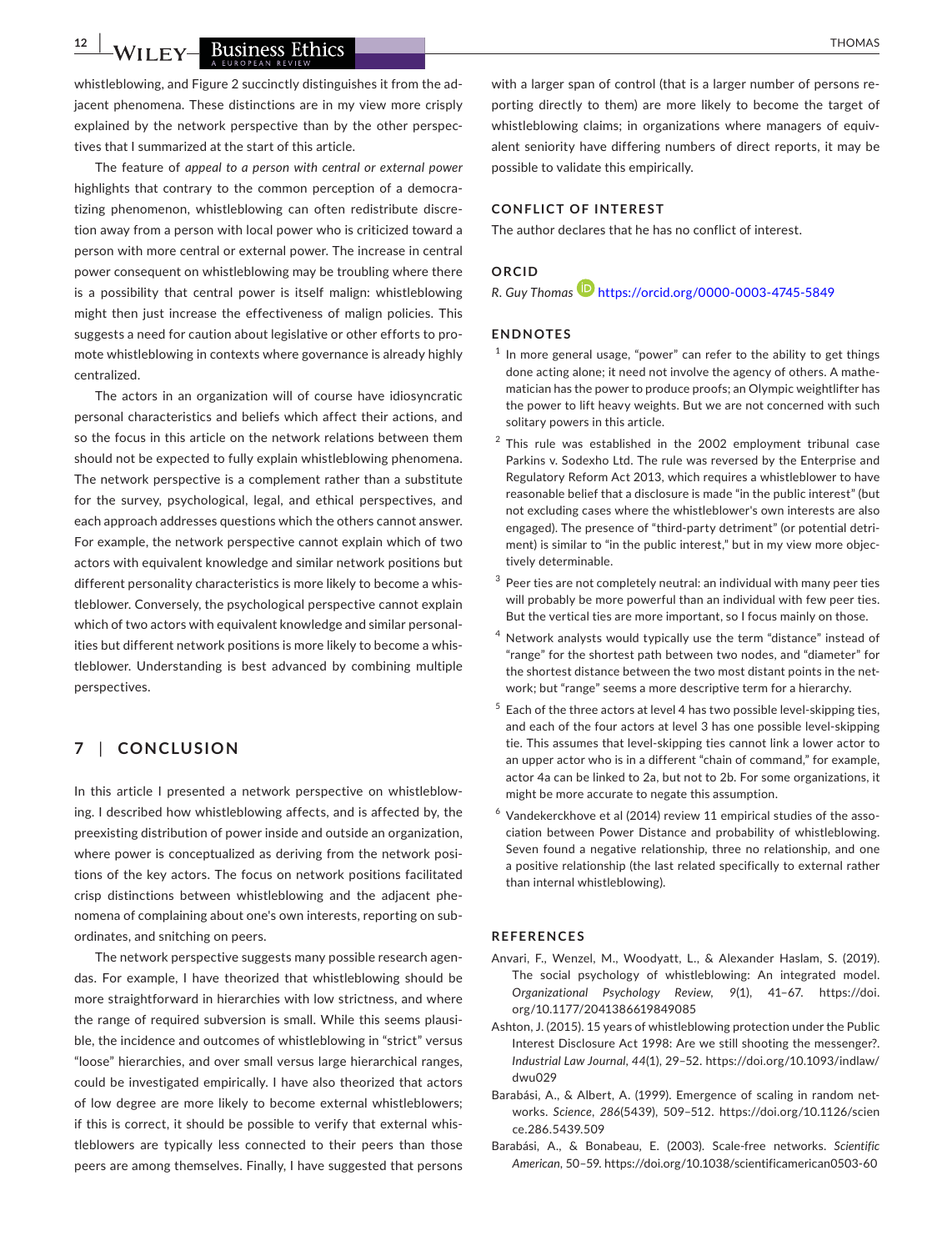Bjørkelo, B., Einarsen, S., & Mathiesen, S. B. (2010). Predicting proactive behaviour at work: Exploring the role of personality as an antecedent of whistleblowing behaviour. *Journal of Occupational and Organizational Psychology*, *83*, 371–394. [https://doi.](https://doi.org/10.1348/096317910X486385) [org/10.1348/096317910X486385](https://doi.org/10.1348/096317910X486385)

Boot, E. (2019). *The ethics of whistleblowing*. Abingdon: Routledge.

- Brass, D. J., Butterfield, K. D., & Skaggs, B. C. (1998). Relationships and unethical behaviour: A social network perspective. *Academy of Management Review*, *23*(1), 14–31.
- Brass, D., Gaaskiewicz, J., Greve, H., & Tsai, W. (2004). Taking stock of networks and organizations: A multilevel perspective. *Academy of Management Journal*, *47*, 795–819.
- Burke, R. J., & Cooper, C. L. (eds.) (2013). *Voice and whistleblowing in organizations*. Cheltenham: Edward Elgar Publishing.
- Burrough, B., Ellison, S., & Andrews, S. (2014) The Snowden saga: a shadowland of secrets and light. Retrieved from http://www.vanityfair. com/news/politics/2014/05/edwardsnowden-politics-interview.
- Callahan, E. S., Dworkin, T. M., & Lewis, D. (2004). 'Whistleblowing: Australian, UK and US approaches to disclosure in the public interest. *Virginia Journal of International Law*, *44*, 879–912.
- Castells, M. (2012). *Networks of outrage and hope: Social movements in the internet age*. Malden, MA: Polity Press.
- Ceva, E., & Bocchiola, M. (2020). Theories of whistleblowing. *Philosophy Compass*, *15*(1), 1–10.
- Davis, M. (1989). Avoiding the tragedy of whistleblowing. *Business and Professional Ethics Journal*, *8*(4), 3–19.
- Dewing, I. P., & Russell, P. O. (2014). Whistleblowing, governance and regulation before the financial crisis: The case of HBOS. *Journal of Business Ethics*, *134*, 155–169.
- Ferrali, R. (2018). Partners in Crime? Corruption as a criminal network. Princeton University Working Paper. Retrieved from [https://rferrali.](https://rferrali.net/media/corruption_ferrali.pdf) [net/media/corruption\\_ferrali.pdf](https://rferrali.net/media/corruption_ferrali.pdf)
- Foglia, A. (2019). Western transparency is fueling Chinese repression. Project Syndicate. Retrieved from [https://www.project-syndicate.](https://www.project-syndicate.org/commentary/oecd-common-reporting-standard-hurts-chinese-economy-by-antonio-foglia-2019-03) [org/commentary/oecd-common-reporting-standard-hurts-chinese](https://www.project-syndicate.org/commentary/oecd-common-reporting-standard-hurts-chinese-economy-by-antonio-foglia-2019-03)[economy-by-antonio-foglia-2019-03](https://www.project-syndicate.org/commentary/oecd-common-reporting-standard-hurts-chinese-economy-by-antonio-foglia-2019-03)
- Glazer, M. P., & Glazer, P. N. (1989). *The whistleblowers: Exposing corruption in government and industry*. New York, NY: Basic Books.
- Grant, C. (2002). Whistle blowers: Saints of secular culture. *Journal of Business Ethics*, *39*, 391–399.
- Greenberg, J., & Edwards, M. S. (eds.) (2009). *Voice and silence in organizations*. Bingley, UK: Emerald Group Publishing.
- Hersh, M. (2002). Whistleblower heroes or traitors?: Individual and collective responsibility for ethical behaviour. *Annual Reviews in Control*, *26*(2), 243–262.
- Hess, M. F., Treviño, L. K., Chen, A., & Cross, R. (2019). Beyond silence or compliance: The complexities of reporting a friend for misconduct. *Business Ethics: A European Review*, *28*(4), 546–562.
- Hofstede, G. (1980). *Culture's consequences*. London: Sage.
- Hofstede, G. (2011). Dimensionalizing cultures: The Hofstede model in context. *Online Readings in Psychology and Culture*, *2*(1), 1–26.
- Jubb, P. J. (1999). Whistleblowing: A restrictive definition and interpretation. *Journal of Business Ethics*, *21*, 77–94.
- Kenny, K. (2015). Constructing selves: Whistleblowing and the role of time. In D. Lewis, & W. Vandekerckhove (Eds.), *Developments in whistleblowing research 2015* (pp. 70–84). London, UK: International Whistleblowing Research Network.
- Kenny, K. (2018). Censored: Whistleblowers and impossible speech. *Human Relations*, *71*(8), 1025–1048.
- Kenny, K. (2019). *Whistleblowing: Towards a new theory*. Cambridge, MA: Harvard University Press.
- Kenny, K., Fotaki, M., & Vandekerckhove, W. (2019). Whistleblower subjectivities: Organization and passionate attachment. *Organization Studies*, *41*(3), 323–343. [https://doi.org/10.1177/0170840618](https://doi.org/10.1177/0170840618814558) [814558](https://doi.org/10.1177/0170840618814558)
- King, G. (1999). The implications of an organization's structure on whistleblowing. *Journal of Business Ethics*, *20*, 315–326.
- Kumar, M., & Santoro, D. (2017). A justification of whistleblowing. *Philosophy & Social Criticism*, *43*(7), 669–684. [https://doi.](https://doi.org/10.1177/0191453717708469) [org/10.1177/0191453717708469](https://doi.org/10.1177/0191453717708469)
- Larmer, R. A. (1992). Whistleblowing and employee loyalty. *Journal of Business Ethics*, *11*, 125–128. <https://doi.org/10.1007/BF00872319>
- Levine, P. A. (2010). *Raoul wallenberg in budapest: Myth, history and Holocaust*. London, UK: Vallentine Mitchell & Co.
- Lewis, D. (2018). 'Whistleblowing and the law of defamation: Does the law strike a fair balance between the rights of whistleblowers, the media, and alleged wrongdoers? *Industrial Law Journal*, *47*(3), 339– 364.<https://doi.org/10.1093/indlaw/dwx015>
- Lewis, J., Bowers, J. L., Fodder, M., & Mitchell, J. (2017). *Whistleblowing law and practice*, 3rd ed. Oxford, UK: Oxford University Press.
- Lyon, D. (1994). *The electronic eye: The rise of the surveillance society*. Cambridge, UK: Polity Press.
- Mannion, R., & Davies, H. T. O. (2015). Cultures of silence and cultures of voice: The role of whistleblowing in healthcare organizations. *International Journal of Health Policy and Management*, *4*(8), 503–505.
- Mansbach, A. (2011) Whistleblowing as fearless speech: The radical democratic effects of late modern parrhesia. In D. Lewis, & W. Vandekerckhove (Eds.), *Whistleblowing and democratic values* (pp 12– 26). London, UK: International Whistleblowing Research Network.
- Mesmer-Magnus, J. R., & Chockalingam, V. (2005). Whistleblowing in organizations: An examination of correlates of whistleblowing intentions, actions and retaliation. *Journal of Business Ethics*, *62*, 277–297. <https://doi.org/10.1007/s10551-005-0849-1>
- Miceli, M., Dreyfus, S., & Near, J. (2014). Outsider 'whistleblowers': Conceptualizing and distinguishing 'bell-ringing' behavior. In A. J. Brown, D. Lewis, R. E. Moberly, & W. Vandekerckhove (Eds.), *International handbook on whistleblowing research*, (71–94). Cheltenham, UK: Edward Elgar Publishing.
- Miceli, M. P., & Near, J. P. (1992). *Blowing the whistle*. New York, NY: Lexington Books.
- Miceli, M. P., Near, J. P., & Dworkin, T. M. (2008). *Whistleblowing in organizations*. New York, NY: Psychology Press.
- Munro, I. (2000). Non-disciplinary power and the network society. *Organization*, *7*(4), 679–695. <https://doi.org/10.1177/135050840074010>
- Munro, I. (2016). Organizational resistance as a vector of deterritorialization: The case of Wikileaks and secrecy havens. *Organization*, *23*(4), 567–587. <https://doi.org/10.1177/1350508415591362>
- Munro, I. (2017). Whistleblowing and the politics of truth: Mobilizing 'truth games' in the WikiLeaks case. *Human Relations*, *70*(5), 519–543.
- Near, J. P., & Miceli, M. (1985). Organizational dissidence: The case of whistleblowing. *Journal of Business Ethics*, *4*(1), 1–16. [https://doi.](https://doi.org/10.1007/BF00382668) [org/10.1007/BF00382668](https://doi.org/10.1007/BF00382668)
- Newman, M. (2006). Modularity and community structure in networks. *Proceedings of the National Academy of Science of the United States of America*, *103*(23), 8577–8582. [https://doi.org/10.1073/pnas.06016](https://doi.org/10.1073/pnas.0601602103) [02103](https://doi.org/10.1073/pnas.0601602103)
- O'Sullivan, P., & Ngau, O. (2014). Whistleblowing: A critical philosophical analysis of the component moral decisions of the act and some new perspectives on its moral significance. *Business Ethics: A European Review*, *23*(4), 401–415. <https://doi.org/10.1111/beer.12058>
- Paldiel, M. (2000). *Saving the Jews: Men and women who defied the final solution*. London, UK: Taylor Trade Publications.
- Park, H., Bjørkelo, B., & Blekinsopp, J. (2018). External whistleblowers' experiences of workplace bullying by superiors and colleagues. *Journal of Business Ethics*, *161*, 591–601. [https://doi.org/10.1007/](https://doi.org/10.1007/s10551-018-3936-9) [s10551-018-3936-9](https://doi.org/10.1007/s10551-018-3936-9)
- Park, H., Blenkinsopp, J., Oktem, M. K., & Omurgonulsen, U. (2008). Cultural orientation and attitudes towards different forms of whistleblowing: A comparison of South Korea, Turkey and the UK. *Journal of Business Ethics*, *82*(4), 929–939.